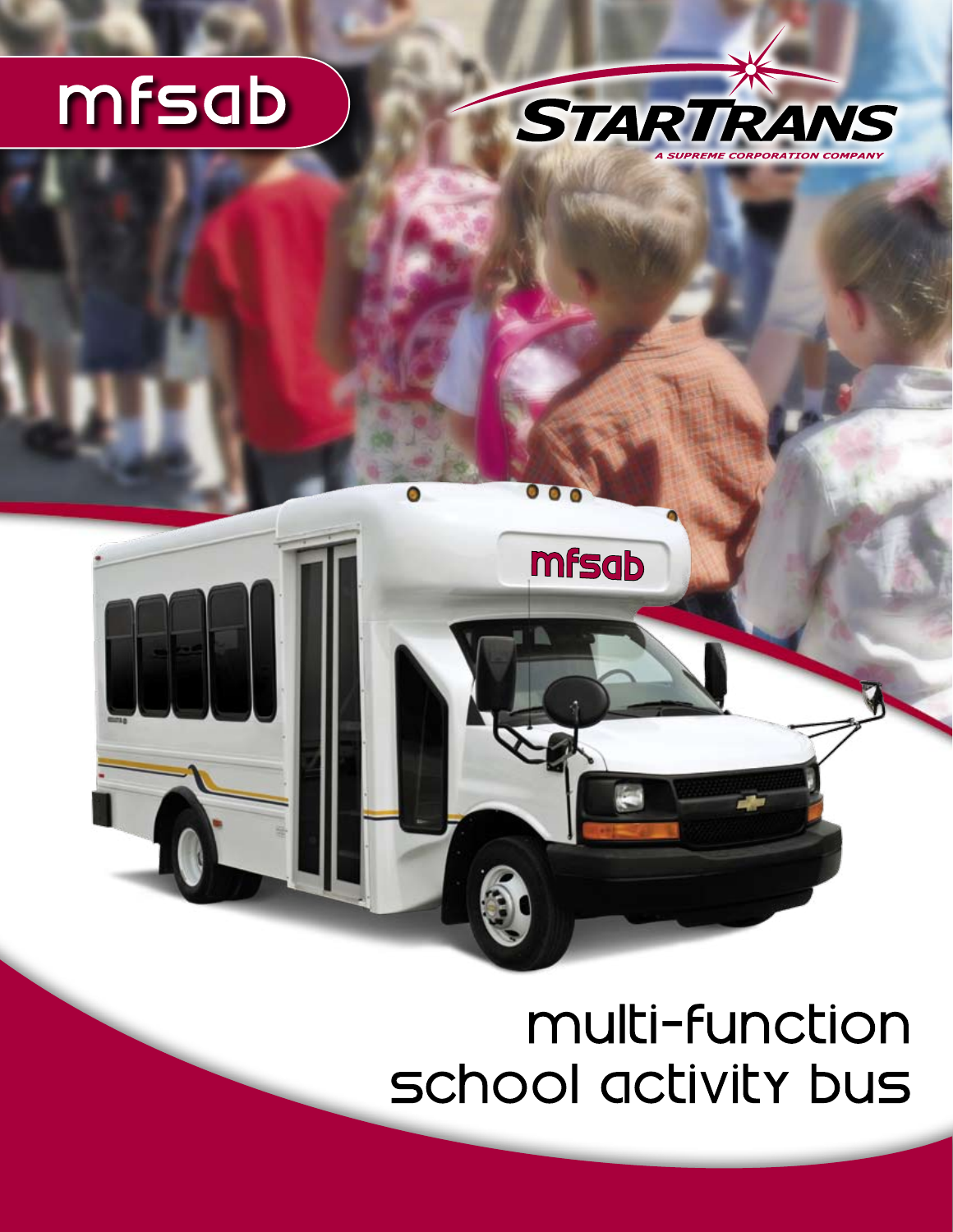### **Travel in Style, Safety and Comfort**



**StarTrans** has always been a leader in both quality and innovation. Built on the proven **STD** bus platform, the all new StarTrans MFSAB offers a break from the old fashioned "school bus" design of the past and adds more floor to ceiling height, larger windows, available overhead bins and all MFSAB models meet National Transportation Safety Board highway safety requirements. A variety of floor plans are available including paratransit wheelchair lift equipped models.

- $\blacksquare$  Largest driver transition window in the industry
- $\blacksquare$  Big bus features with easy maneuverability
- $\blacksquare$  5 year limited body warranty
- 32" x 83" clear opening entry widest in the industry
- $\blacksquare$  Available with flush mount air conditioning
- $\blacksquare$  Available with bench (optional contoured), CRS or activity seats
- $\blacksquare$  Rear emergency door with windows and full length hinge
- Available on Chevy 610 cutaway chassis with B3D package
- **n** ISO 9001 certified manufacturer
- **n** Altoona tested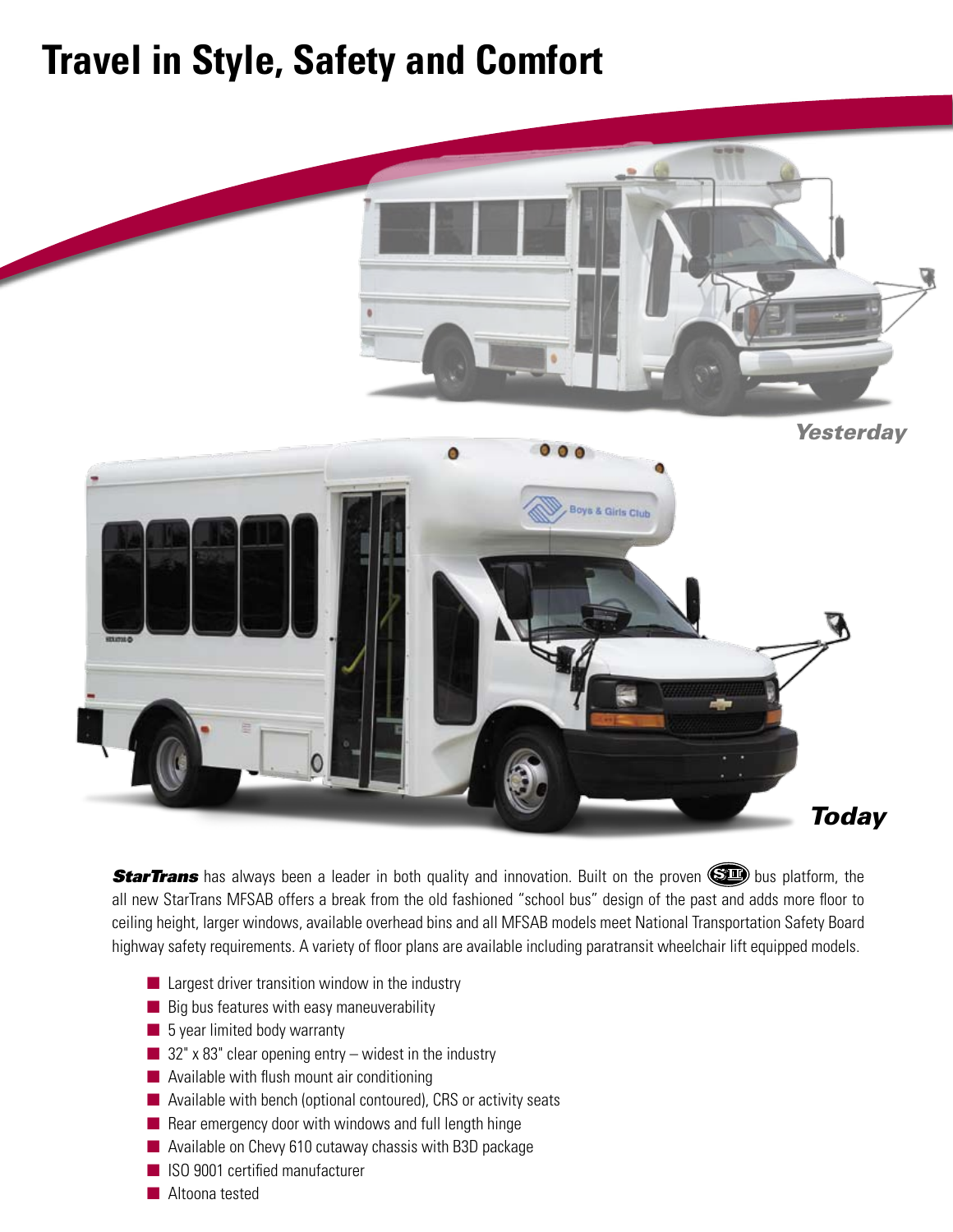



Rear emergency door and FMVSS exterior lights



Double entry door manual 32" x 83" with one piece glass panels



Optional rear wheelchair lift



Front 6.5" x 9" flat & 6.5" x 4" convex mirrors with left and right cross-view mirrors





C.E. White Integrated child seat



Freedman 3pt family style seats **C.E. Shoulder and lap safety** C.E. White Integrated child seat C.E. White Shoulder and lap safety seats, FMVSS compliant